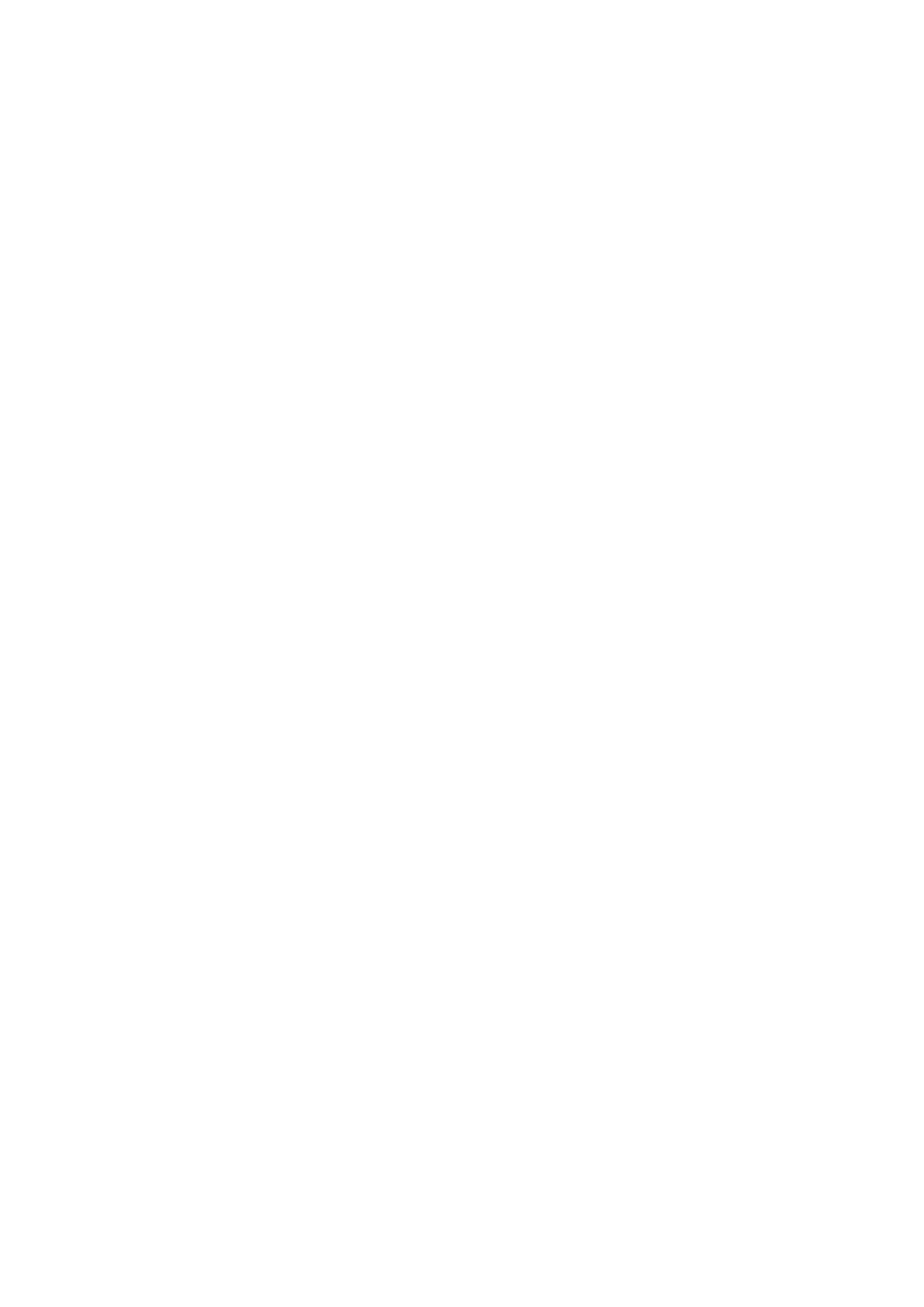# **4.0 Methodology**

Considerable efforts have been made over the last few years to improve the estimates presented in this report. Nonetheless, the data must still be interpreted with caution because of the clandestine nature of drug production, trafficking and abuse. Apart from the 'hidden' nature of the phenomenon being measured, the main problems with regard to data relate to the irregularity and incompleteness in reporting. This affects the quantity, quality and comparability of information received. First, the irregular intervals at which some Governments report may result in absence of data in some years but availability in others. The lack of regular data, for which UNODC tries to compensate by reference to other sources, can influence trend patterns. Secondly, submitted questionnaires are not always complete or sufficiently comprehensive. All figures should thus be seen as likely orders of magnitude of the drug problem, but not as precise results. It should be also noted that all figures provided, particularly those of more recent years, are subject to updating.

## SOURCES OF INFORMATION

Under the International Drug Conventions, Member States are formally required to provide drug related information annually, as detailed by the Commission on Narcotic Drugs, to the 'Secretary General' of the United Nations (i.e. the Secretariat of UNODC). The Commission on Narcotic Drugs developed the Annual Reports Questionnaire (ARQ) to collect of these data.

The World Drug Report 2008 is based primarily on data obtained from the ARQs returned by Governments to UNODC over the June 2007 to May 2008 period. The data collected during this period normally refer to the drug situation in 2006. UNODC sent out the questionnaire to 194 countries. Some of them were forwarded on to autonomous territories, thus bringing the total to 205. UNODC received 109 replies to its questionnaire on Drug Abuse Demand (Part II) and 126 replies to its questionnaire on Illicit Supply of Drugs (Part III). The best coverage was from countries in Europe (87% of all countries in Europe returned Part II and 89% Part III of the ARQ), followed the Americas (39% of the countries filling in the Demand and 49% the Supply ARQ) and Asia (58% Demand, 71% Supply ARQ). In the case of Africa, 52% of countries replied to the Supply ARQ and 41% to the Demand ARQ. In the Oceania region, three countries including the two largest countries supplied information, equivalent to 21% of the countries in the region. Member states' responses to the ARQs are shown on the subsequent maps.

In general, the ability of Member States to provide information on illicit drug supply is significantly better than their ability to provide demand related information. The analysis of the 'Supply ARQs' revealed, that 83% of them were 'substantially' completed compared to just 55% of the 'Demand ARQs'. ARQs where key questions (see below) were more than 50% completed were classified as having been 'substantially filled in'; the rest were classified as having been only partially filled in.<sup>a</sup>

In order to identify the extent to which Member states provided information, a number of key questions in the ARQs were identified:

- For the 'Supply ARQs (Part III)', this included replies to the questions on 'seizures', i.e. on the quantities seized (replied by 98% of the countries returning the ARQ), the number of seizure cases (70%), 'trafficking' (origin of drugs and/or destination  $(84%)$ ), 'drug prices' (90%), 'drug related arrests' and/or 'convictions' (91%). The overall analysis of these data revealed – as mentioned before - that 'Supply ARQs' were 86% completed.
- For the Demand ARQs (Part II), the key questions used for the analysis referred to 'trends in drug abuse' and 'ranking of drugs in terms of their prevalence among the general population' (replied by 90% of the Member States); 'prevalence estimates' (general population (50%), students (56%); and 'treatment'  $(73%)$ . The overall response rate of completion based on these questions was 67% for the countries which returned a 'Demand ARQ' to UNODC.

Information provided by Member States in ARQs form the basis for the estimates and trend analysis provided in the World Drug Report. Often, this information and data is not is not sufficient to provide an accurate or comprehensive picture of the world's drug markets. When necessary and where available, the data from the ARQs are thus supplemented with data from other sources.

a Note these criteria have changed over the 2007 and prior World Drug Reports.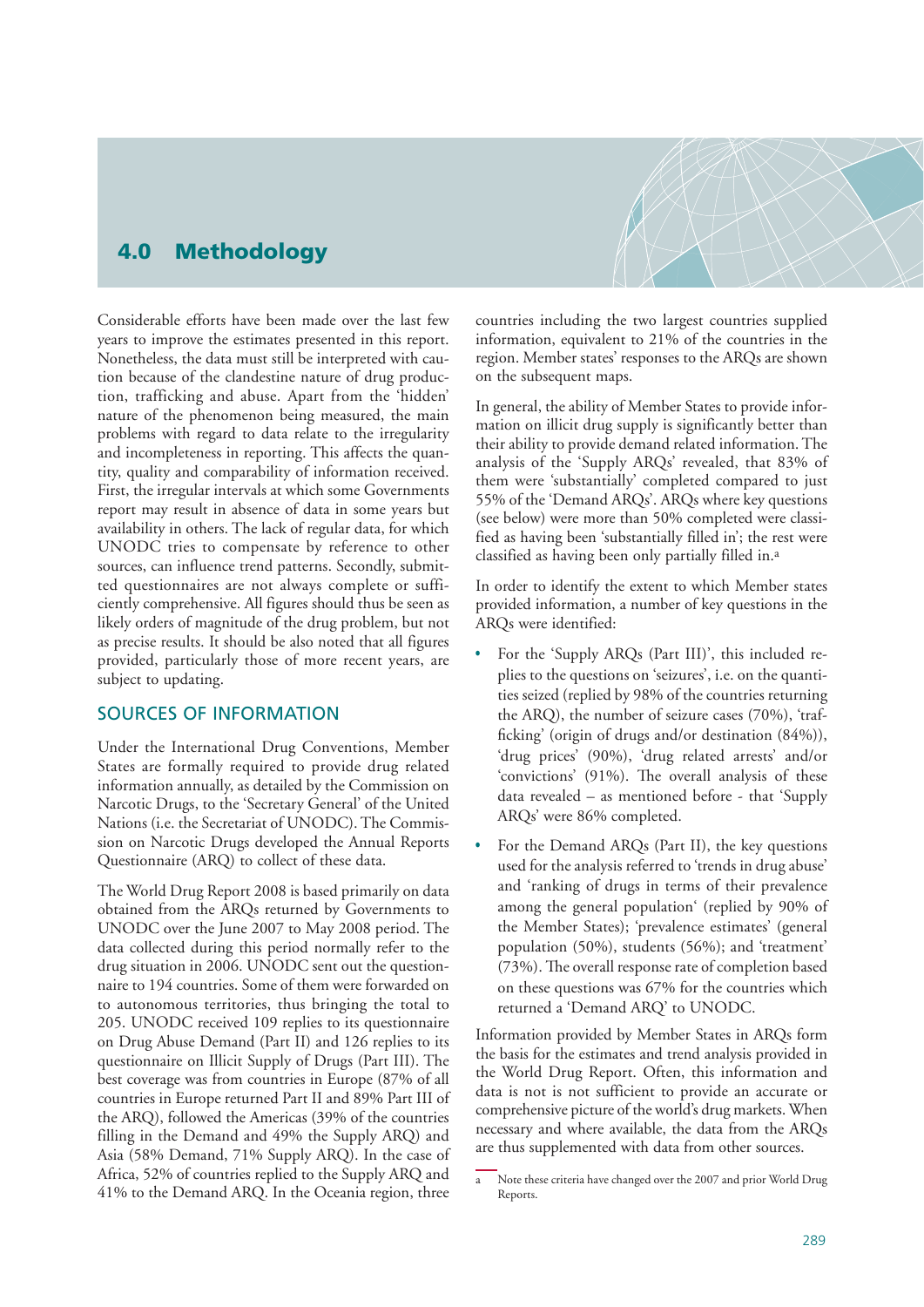

#### Reporting of Annual Report Questionnaires (ARQ) Part II, Drug Abuse, for the year 2006

As in previous vears, seizure data made available to UNODC via the ARQs was complemented primarily with data from Interpol/ICPO, data provided to UNODC by the Heads of National Law Enforcement Agencies (HONLEA) at their regional meetings, data provided through UNODC's 'Data for Africa' project, and UNODC's, 'Drug Abuse Information Network for Asia and the Pacific' (DAINAP). In addition, Government reports have been used, wherever available. Other sources considered, included data published by the United States Department of State's Bureau for International Narcotics and Law Enforcement Affairs in its International Narcotics Control Strategy Report.

Price data for Europe was complemented with data from Europol. Precursor data presented are basically those collected by the International Narcotics Control Board (INCB). Demand related information was obtained through a number of additional channels, including UNODC's Global Assessment Program (GAP), the drug control agencies participating UNODC's, 'Drug Abuse Information Network for Asia and the Pacific' (DAINAP), as well as various national and regional epidemiological networks such as the European Monitoring Centre for Drugs and Drug Addiction (EMCDDA) or the Inter-American Drug Abuse Control Commission (CICAD). National government reports published in the scientific literature were also used as sources of information. This type of supplementary information is useful and necessary as long as Member States lack the monitoring systems necessary to produce reliable, comprehensive and internationally comparable data.

To this end, UNODC encourages and supports the improvement of national monitoring systems. Major progress has been made over the last few years in some of the main drug producer countries. In close coopera-

tion with UNODC's Illicit Crop Monitoring Program (ICMP) and with the support of major donors - these countries have developed impressive monitoring systems designed to identify extent of and trends of in the cultivation of narcotic plants. These data form another fundamental basis for the trend analysis presented in the World Drug Report.

There remain significant data limitations on the demand side. Despite commendable progress made in a number of Member States, in the area of prevalence estimates for example, far more remains to be done to provide a truly reliable basis for trend andpolicy analysis and needs assessments. The work being done on the World Drug Report 2006 provides yet another opportunity t emphasise the global need for improving data collection and onitoring to improve the evidene base for effetive policy.

# Sources and limitations of data on the supply side

#### Cultivation, production and manufacture

Global estimates are, in general, more robust on the production side, notably data for plant based drugs, than on the demand side. In line with decisions of the Member States (1998 UNGASS and subsequent Commission on Narcotic Drugs resolutions), UNODC launched an Illicit Crop Monitoring Programme (ICMP) in 1999. The objective of the programme is to assist Member States in establishing national systems to monitor the extent and evolution of the illicit cultivation of narcotics crops on their territories. The results are compiled by UNODC to present global estimates on an annual basis. Data on cultivation of opium poppy and coca bush and production of opium and coca leaf, pre-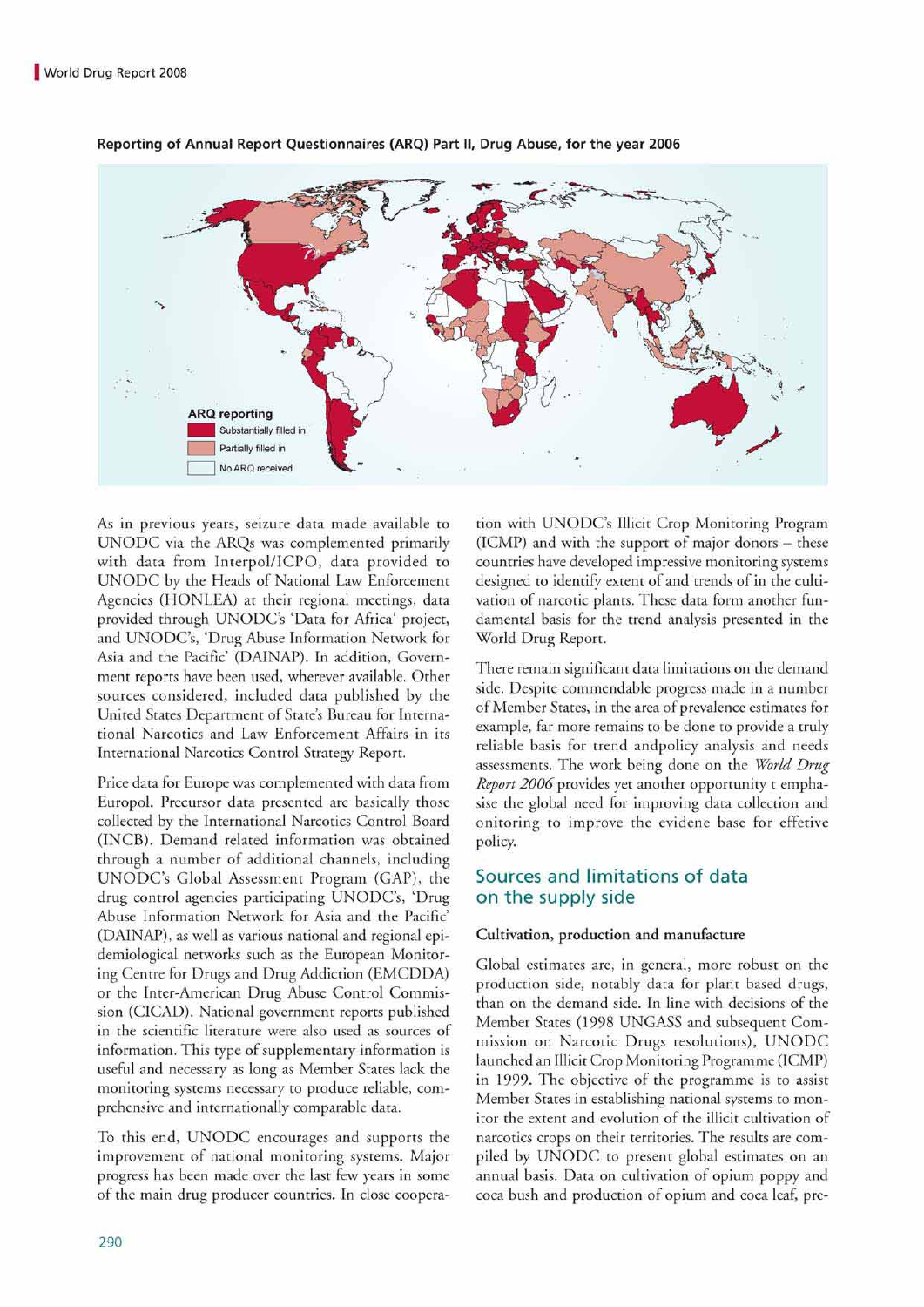

Reporting of Annual Report Questionnaires (ARQ) Part III, Illicit supply of drugs, for the year 2006

sented in this report for the main producing countries (Afghanistan, Myanmar and Laos for opium and Colombia, Peru and Bolivia for coca) have been derived from these national monitoring systems operating in the countries of illicit production, covering the period up to, and including 2007. The Government of Morocco, in cooperation with UNODC, also conducted surveys on illicit cannabis cultivation and cannabis resin production in 2003, 2004 and 2005. Estimates for other countries presented in this report have been drawn from replies to UNODC's Annual Reports Questionnaire, from various other sources including reports from Governments, UNODC field offices and the United States Department of State's Bureau for International Narcotics and Law Enforcement Affairs.

The key indicator for measuring progress made towards the supply reduction goals set out in the UNGASS Political Declaration of June 1998 is the area under cultivation of narcotic crops. Since 1999, UNODC has been supporting the establishment of national monitoring systems in the main narcotics production countries. These monitoring systems are tailored to national specificities. The direct participation of UNODC ensures the transparency of the survey activities. Through its network of monitoring experts at headquarters and in the field, UNODC ensures the conformity of the national systems so that they meet international methodological standards and the information requirements of the international community. Most of these monitoring systems rely on remote sensing technology (i.e. analysis of satellite imagery) in combination with extensive field visits which is made possible through UNODC's field presence in all of the main narcotics producing countries. Satellite images, in combination with ground information, offer a reliable and objective way of estimating illicit crops. Depending on the local conditions,

the surveys are conducted either on a census approach (coca cultivation in Colombia, Peru and Bolivia, cannabis cultivation in Morocco) or a sample approach (opium poppy cultivation in Afghanistan, Myanmar and Laos). In the case of sampling, the potential error depends on the number of villages investigated and/or on the number of satellite photos which form the basis for subsequent extrapolations to the agricultural land. In the case of Afghanistan, for instance, the estimated area under poppy cultivation in the 2007 opium poppy survey ranged, within the confidence interval  $(\alpha = 0.1)$ between 177,000 and 209,000 hectares, with a mean estimate of 193,000.

In addition, ground surveys, assist UNODC to obtain information on yields, drug prices and various other socio-economic data that is useful for alternative development interventions. Detailed discussion of the methodological approaches can be found in the methodology section of each survey. Surveys are fully downloadable at www.unodc.org.

UNODC has also started to conduct yield surveys in some countries, measuring the yield of test fields, and to develop methodologies to extrapolate the yields from proxy variables, such as the volume of poppy capsules or the number of plants per plot. This approach is used in South-East Asia as well as in Afghanistan. All of this is intended to improve yield estimates, aiming at information that is independent from farmers' reports. The accuracy of the calculated yields depends on a number of factors, including the number of sites investigated. In the case of Afghanistan the confidence interval for the mean yield results in the 2007 survey was, for instance,  $+/- 2.3\%$  of the mean value (based on  $\alpha = 0.1$ ).

In areas in which UNODC has not, as yet, undertaken yield surveys, results from other surveys conducted at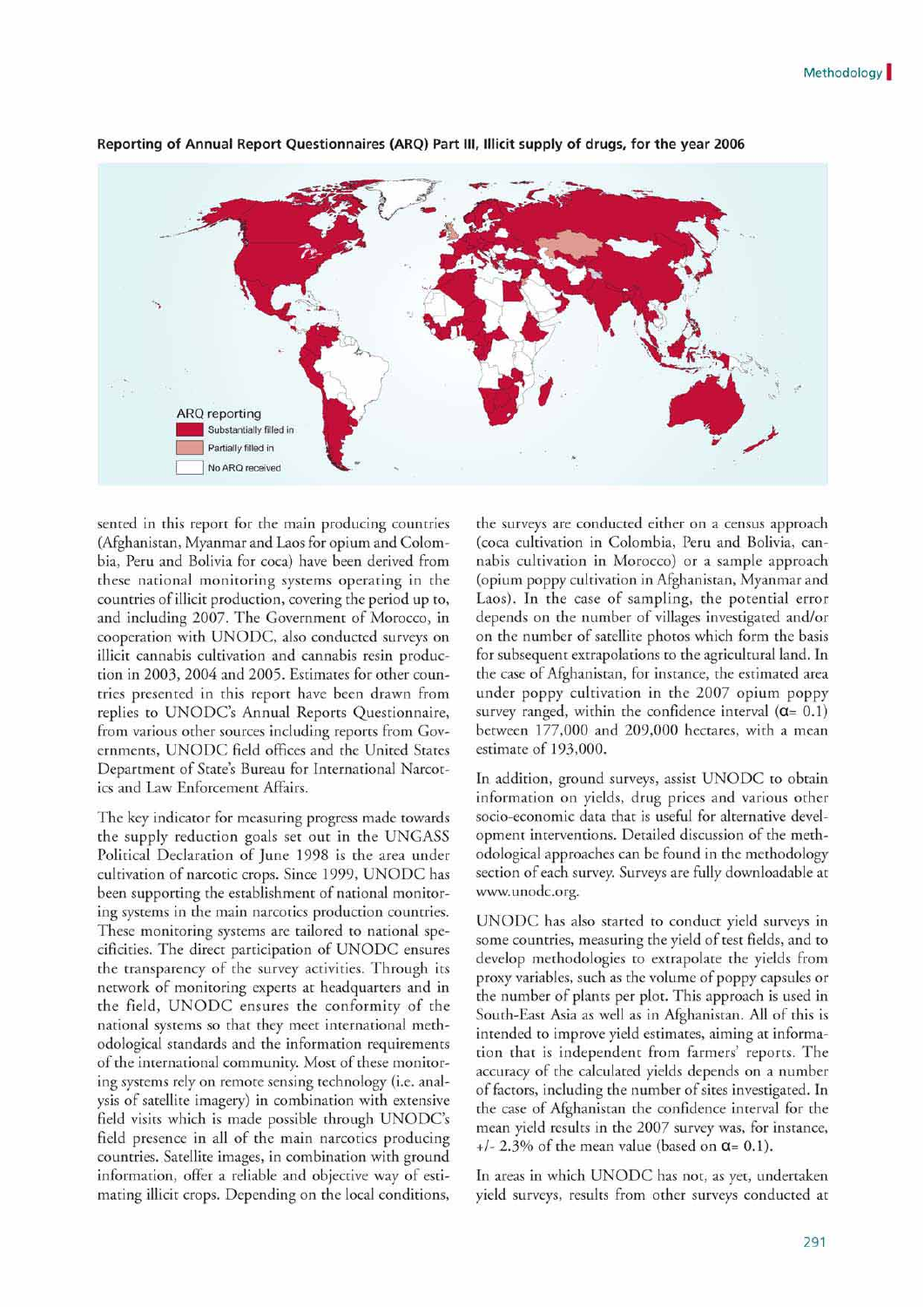the national level are used instead. This is currently still the case for some parts of Bolivia (Chapare) while in other parts of the country (Yungas) as well as in Colombia and in Peru UNODC has already conducted yield surveys in cooperation with the local authorities. The disadvantage of having to take recourse to yield data from other sources is that the sampling strategies does not necessarily fit UNODC's definition of an area under cultivation, and that year on year variations due to weather conditions or due to the introduction of improved seeds, fertilizers and pesticides, are not properly reflected in the end results. The new surveys found higher yields than previous estimates had suggested.

The transformation ratios used to calculate the potential cocaine production from coca leaf or the heroin production from opium are even more problematic. In order to be precise, these calculations would require detailed information at the local level on the morphine content in opium or the cocaine content in the coca leaf, as well as detailed information on the clandestine laboratory efficiency, which in turn is a function of know-how, equipment and precursor chemicals. This information is not available. A number of studies conducted by enforcement agencies in the main drug producing countries have provided some orders of magnitude for the transformation from the raw material to the end product. The problem is that this information is usually based on just a few cases studies which are not necessarily typical for the production process in general. Potential margins of error in this rapidly changing environment, with new laboratories coming on stream while others are being dismantled, are thus, substantial. This also applies to the question of the psychoactive content of the narcotic plants. One study conducted in Afghanistan by UNODC over a couple of years, indicated, for instance, that the morphine content of Afghan opium was significantly higher than had been thought earlier. Based on this study, in combination with information on the price structure (which suggested that at a 10:1 conversion ratio of opium to heroin laboratory owners would lose money), it became clear that this conversion ratio had to be changed. In 2005, the transformation ratio was finally changed to 7:1, following, additional information obtained from interviews with morphine/heroin producers in Afghanistan. This ratio remained unchanged for 2007 as well.<sup>b</sup>

For cocaine, a number of studies have been conducted in the Andean region over the last decade investigating the transformation ratios of coca leaf to cocaine base and cocaine HCL - which also form the basis for UNODC's estimates. However, some of the conversion ratios are not in line with reported price patterns of these substances, raising some questions as to their appropriateness and indicating a need to revisit them. At the same time, it is obviously impossible for UNODC to set up clandestine laboratories and hire 'cooks' in order to improve its statistical basis. All of this underlines the ongoing difficulties to accurately assess global heroin and cocaine production, despite the progress made in assessing area under cultivation and other aspects of cultivation and production.

'Potential' heroin or cocaine production shows the level of production of heroin or cocaine if the opium or coca leaf were transformed into the end products in the respective producer country. Part of the opium or the coca leaf is directly consumed in the producing countries or in neighbouring countries, prior to the transformation into heroin or cocaine. In addition, significant quantities of the intermediate products, coca paste or morphine, are also consumed in the producing countries. These factors are partly taken into account. Coca leaf considered licit in Bolivia and Peru is not taken into account for the transformation into cocaine. Similarly, opium consumed in Afghanistan, Iran and Pakistan is not considered to be available for heroin production. As a result, global estimates of 'potential' production should be rather close to 'actual' production. Moreover, as the transformation ratios used are rather conservative, total 'potential' production may well be close to 'actual' production of the end products if one takes the *de-facto*  lower amounts available for starting the transformation process into account.

The use of the concept of 'potential production' at the country level also means that 'actual' heroin or cocaine production is under-estimated in some countries, and over-estimated in others while the estimate for the global level should be only slightly affected by this. The calculation of 'potential' cocaine production estimates for Peru, for instance, exceeds actual local cocaine production as some of the coca paste or coca base produced in Peru is exported to neighbouring Colombia and other countries for further processing into cocaine. Based on the same reasoning, potential cocaine production estimates for Colombia under-estimate actual cocaine production in the country. Actual cocaine manufacture in Colombia makes use of locally produced coca leaf as well as from coca base imported from Peru.

Despite all of these difficulties, the overall accuracy of the global heroin and cocaine estimates has certainly improved over the last few years and can be considered to be reasonably good.

The situation is still less satisfactory when it comes to cannabis. In the case of cannabis herb, the globally most dispersed illegal drug, all available production estimates were aggregated. In most cases, these estimates are, however, not based on scientific studies (often reflecting potential yields of eradicated areas rather than actual

b Details are summarised in UNODC, *Afghanistan Opium Survey 2007*.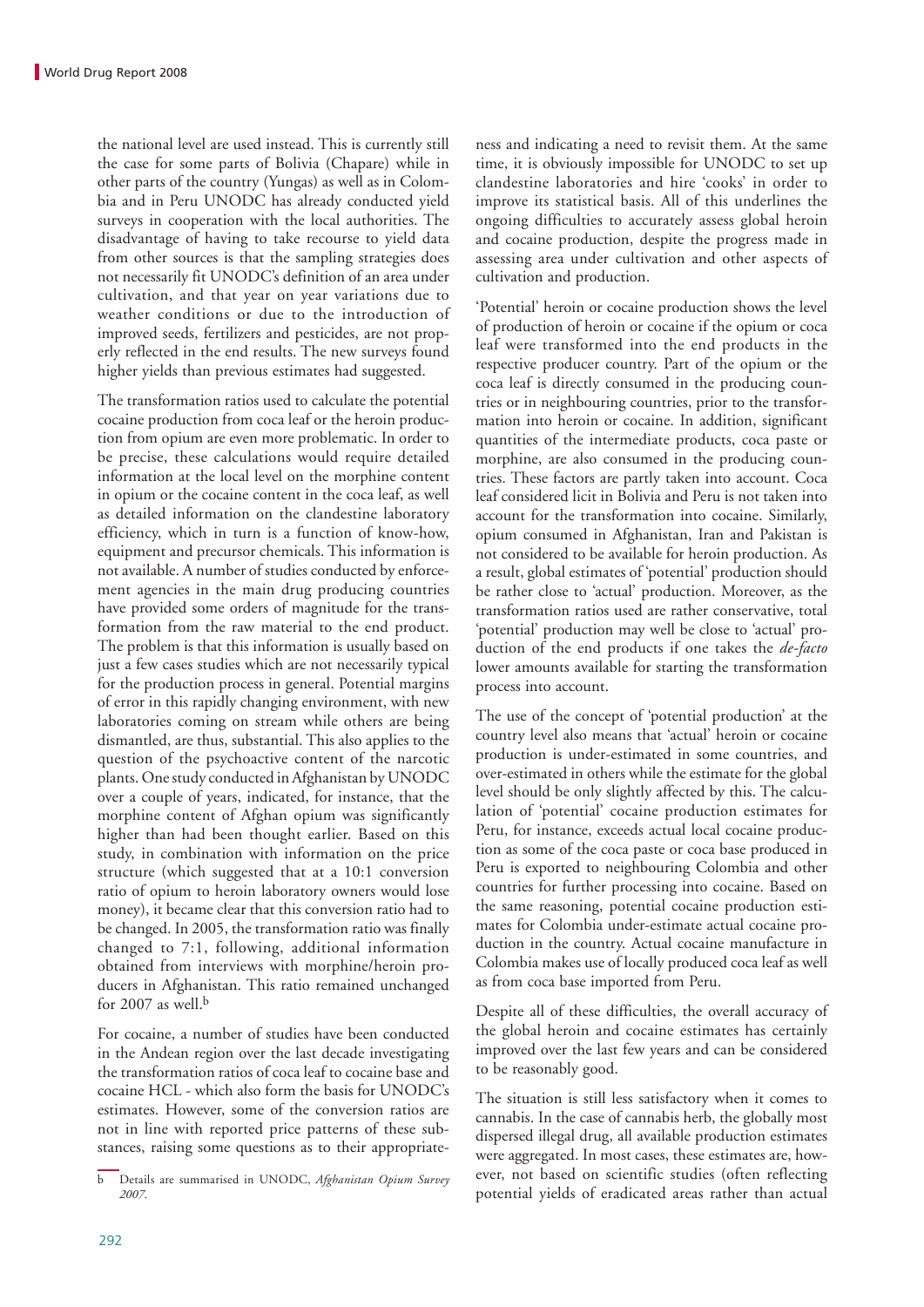production) and often refer to different years (as only a limited number of countries provide such estimates in their annual reports questionnaires). A significant number of countries do not provide any estimates. Therefore, a systematic review was undertaken, once again, of all those countries which over the last decade were identified by other countries as significant cannabis source countries or which reported the seizures of whole cannabis plants (which is indicative of domestic cultivation). For those countries, production was estimated to cover domestic demand, multiplying the number of estimated cannabis users by the average global cannabis herb consumption rate, derived from previous calculations. For countries that were identified as cannabis producing countries but were not identified as major cannabis exporting countries, a certain percentage of domestic demand was used to estimate local production. The percentages chosen depended on quantitative and qualitative information available for different regions. Clearly, this is not an ideal estimation technique but it is optimal amongst those currently available.

In the case of cannabis resin, scientific information on the – most likely - largest cannabis resin producing countries are available which, in combination with seizure statistics, forms a basis for extrapolations to the global level. Another estimate was based on global cannabis herb production estimates and the proportion of resin to herb seizures, assuming that cannabis resin and cannabis herb have the same likelihood to be seized. The average of these two estimates forms UNODC's cannabis resin estimate.

The approach taken to come up with ATS production estimates is one of triangulation, estimating production based on reported seizures of the end products in combination with some assumptions of law enforcement effectiveness, seizure data of precursor chemicals and estimates based on the number of consumers and their likely levels of *per capita* consumption. The average of these three estimates is then used to arrive at UNODC's global estimates for amphetamine, methamphetamine and ecstasy production. The basic estimation procedure remained largely unchanged from the one used since the 2004 *World Drug Report*, which was based on the methodology developed for UNODC's *Study on Ecstasy and Amphetamines, Global Survey 2003.* Some adjustments were made as new information became available.

#### **Trafficking**

The information on trafficking, as presented in this report, is mainly drawn from the Annual Reports Questionnaires (ARQ), submitted by Governments to UNODC in 2007 and early 2008 and refers to the year 2006 (and previous years). Additional sources, such as other Government reports, Interpol, the World Customs Organization (WCO), reports by the Heads of

National Law Enforcement Agency (HONLEA), data provided via UNODC's 'Data for Africa' project, data provided via UNODC's, 'Drug Abuse Information Network for Asia and the Pacific' (DAINAP), and UNODC's field offices, were used to supplement the information. Priority was, however, given to officially transmitted data in the Annual Reports Questionnaire. The analysis of quantities seized, shown in this report, was based on ARQ's returned by 126 countries over the June 2007– May 2008 period, of which 123 countries provided seizure information. Including information from other sources, UNODC has in its data base (DELTA) seizure data from 152 countries in 2006. Seizures are thus the most comprehensive indicator of the drug situation and its evolution at the global level. Although they may not always reflect trafficking trends correctly at the national level, they tend to show good representations of trafficking trends at the regional and global levels.

There are some technical problems as – depending on the drugs - some countries report seizures in weight terms (kg), in volume terms (litres) while other countries report seizures in 'unit terms'. In the online inter-active seizure report (www.unodc.org),seizures are shown as reported. In the World Drug Report, seizure data have been aggregated and transformed into a unique measurement: seizures in 'kilogram equivalents'. For the purposes of the calculations a 'typical consumption unit' (at street purity) was assumed to be: cannabis herb: 0.5 grams, cannabis resin: 0.135 grams; cocaine and ecstasy: 0.1 grams, heroin and amphetamines: 0.03 grams, LSD: 0.00005 grams (50 micrograms). A litre of seizures was assumed to be equivalent to a kilogram. For opiate seizures (unless specified differently in the text), it was assumed that 10 kg of opium were equivalent to 1 kg of morphine or heroin. Though all of these transformation ratios can be disputed, they at least provide a possibility of combining all the different seizure reports into one comprehensive measure. The transformation ratios have been derived from those used by law enforcement agencies, in the scientific literature, by the International Narcotics Control Board, and were established in consultation with UNODC's Laboratory and Scientific Section. No changes in the transformation ratios used in last year's World Drug Report were made.

Seizures are used as an indicator for trends and patterns in trafficking. In combination with changes in drug prices or drug purities, changes in seizures can indicate whether trafficking has increased or declined. Increases in seizures in combination with stable or falling drug prices is a strong indication of rising trafficking activities. Increasing seizures and rising drug prices, in contrast, may be a reflection of improved enforcement effectiveness. Changes in trafficking can also serve as an indirect indicator for global production and abuse of drugs. Seizures are, of course, only an indirect indicator for trafficking activities, influenced by a number of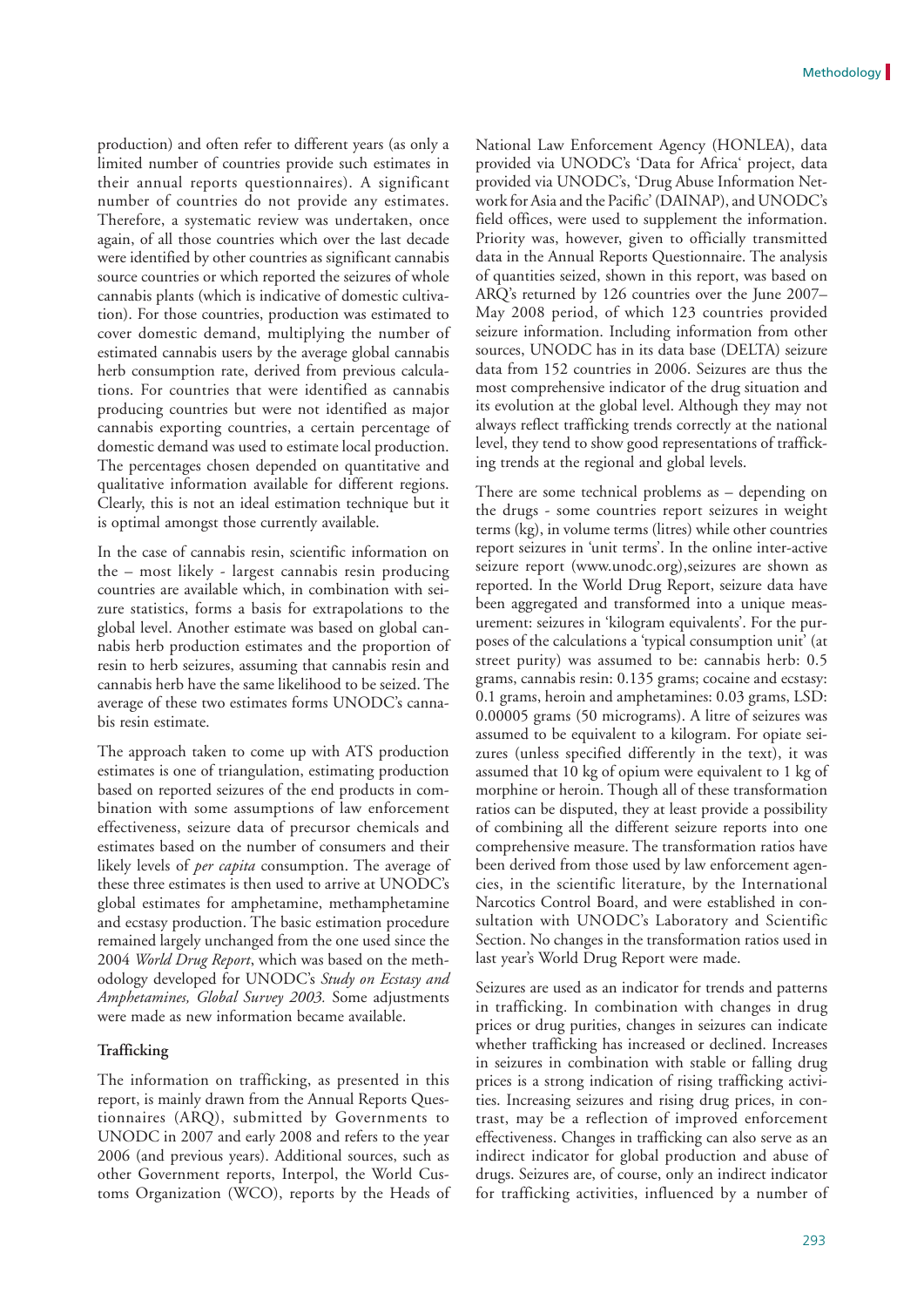additional factors, such as variations in law enforcement practices and changes in reporting modalities. Thus, the extent to which seizure statistics from some countries constitute all reported national cases, regardless of the final destination of the illicit drug, can vary and makes it sometimes difficult to assess actual trafficking activities. The problem is exacerbated by increasing amounts of drugs being seized in countries along the main transit routes, the increasing use of 'controlled deliveries', in which countries forego the possibility of seizing drugs immediately in order to identify whole trafficking networks operating across countries, and 'upstream disruptions', making use of intelligence information to inform partner countries and enable them to seize such deliveries prior to entering the country of final destination. Some of the increase of cocaine seizures in the Andean region in recent years, for instance, may have been linked to such upstream market disruptions.

However, over longer periods of time and over larger geographical entities, seizures have proven to be a good indicator to reveal underlying trafficking trends. While seizures at the national level may be influenced by large quantities of drugs in transit or by shifts in law enforcement priorities, it is not very likely that the same is true at the regional or at the global level. If a large drug shipment, while in transit, is taken out of the market in one country, fewer drugs will be probably seized in the neighbouring countries. Similarly, if enforcement efforts and thus seizures decline in one country, the neighbouring countries are likely to suffer from intensified trafficking activities, resulting in rising levels of seizures. The net results, emerging from changes of enforcement priorities of an individual country, are thus, in general, not significant at the regional or at the global level. Actual changes in trafficking can thus be considered to be among the main reasons for changes in seizures at the regional level or the global level. Indeed, comparisons, on a time-series basis, of different indicators with statistical dependence have shown strong correlations (e.g. global opium production estimates and global seizures of opiates, or global coca leaf production and global cocaine seizures), supporting the statistical worth of seizure statistics at regional and global levels. At the same time, data also show that interception rates have gradually increased over the last decade, reflecting improved law enforcement effectiveness at the global level.

## **Price and purity data**

UNODC also collects and publishes price and purity data. Price and purity data, if properly collected, can be very powerful indicators for the identification of market trends. As supply changes in the short-run are usually stronger than changes on the demand side (which tend to take place over longer time periods), shifts in prices and purities are a good indicator for actual increases or declines of market supply. Research has also shown that

short-term changes in the consumer markets are – first of all - reflected in purity changes while prices tend to be rather stable over longer periods as traffickers and drug consumers at the retail level prefer 'round' prices. UNODC collects its price data from the Annual Reports Questionnaire, and supplements this data set by other sources, such as price data collected by Europol and other organisations. Prices are collected for the farmgate level, the wholesale level ('kilogram prices') and for the retail level ('gram prices'). Countries are asked to provide minimum, maximum and typical prices and purities. In case no typical prices/purities are provided, UNODC calculates the mid-point of these estimates as a proxy for the 'typical' prices/purities (unless scientific studies are available which provide better estimates). What is not known, in general, is the manner in which the data were collected and their actual statistical representativeness. While some improvements have been made in some countries over the last few years, a number of law enforcement bodies in several countries have not, as yet, discovered the powerful strategic value of such data, once collected in a systematic way, at regular intervals, so that it can be used for statistical analysis, drug market analysis and as an early warning system.

# Sources and limitations of data on consumption

#### **Extent of drug abuse**

#### *a. Overview*

UNODC estimates of the extent of illicit drug use in the world have been published periodically since 1997 (see *World Drug Reports 1997, 2000, 2004, 2005, 2006, 2007* and *Global Illicit Drug Trends 2002 and 2003)*. The new round of estimates, presented in this report, is based on information received until April 2008.

Assessing the extent of drug use (the number of drug users) is a particularly difficult undertaking because it involves measuring the size of a hidden population. Margins of error are considerable, and tend to multiply as the scale of estimation is raised, from local to national, regional and global levels. Despite some improvements in recent years, estimates provided by member states to UNODC are still very heterogeneous in terms of quality and reliability. These estimates cannot simply be aggregated globally to arrive at the total number of drug users in the world. Yet it is both desirable and possible to establish basic orders of magnitude - which are obviously subject to revision as new and better information is generated.

A global estimate of the level of abuse of specific drugs involves the following steps:

1. Identification and analysis of appropriate sources;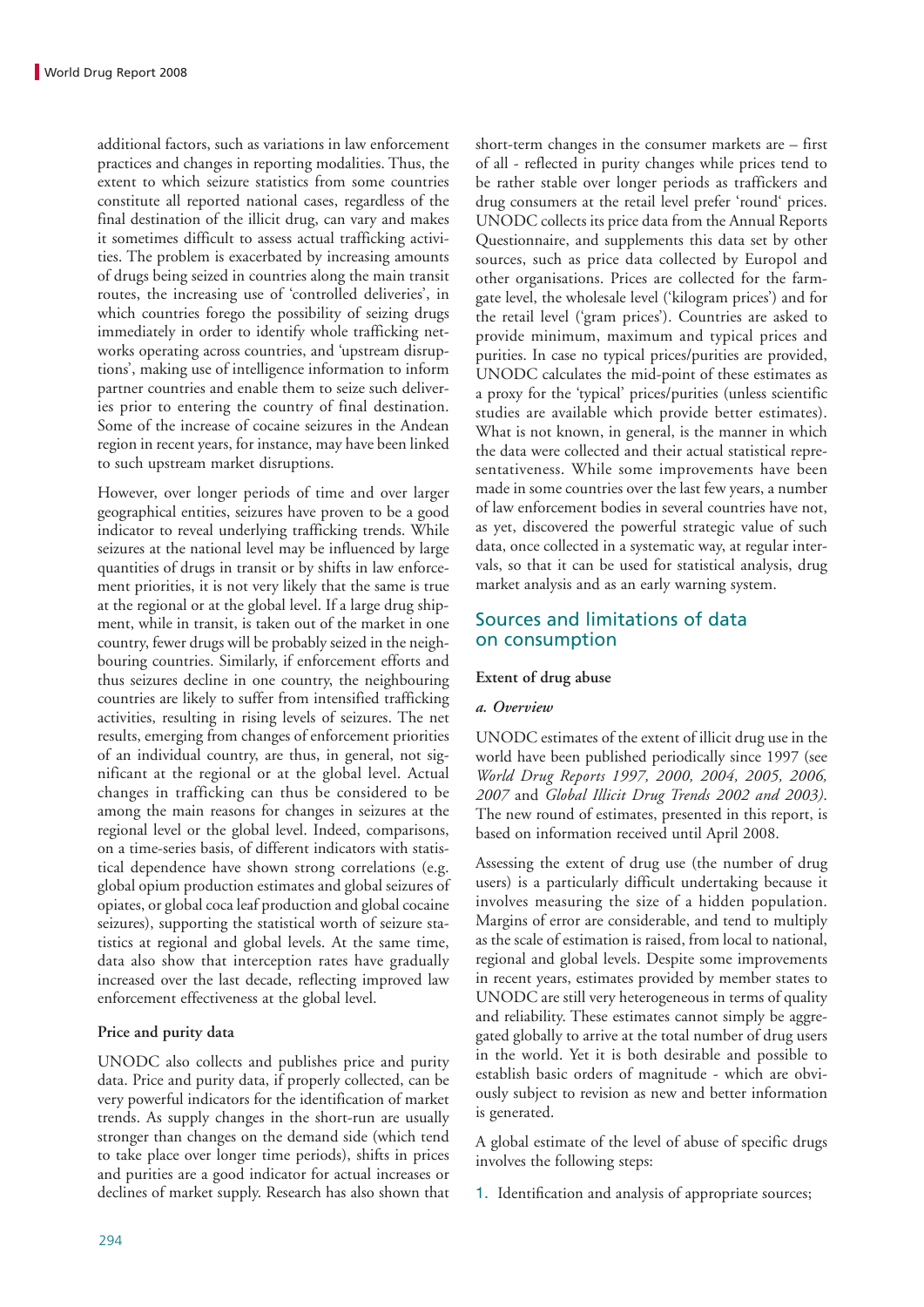- 2. Identification of key benchmark figures for the level of drug abuse in selected countries (annual prevalence of drug abuse among the general population age 15-64) which then serve as 'anchor points' for subsequent calculations;
- 3. 'Standardization' of existing data (e.g. from age group 12 and above to a standard age group of 15-64);
- 4. Extrapolation of existing results based on information from neighbouring countries with similar cultural, social and economic situations (e.g. life-time prevalence or current use to annual prevalence, or school survey results to annual prevalence among the general population);
- 5. Extrapolation of available results from countries in a region to the region as a whole, using all available quantitative and qualitative information;
- 6. Aggregation of regional results to arrive at global results.

The approach taken to arrive at the global estimates has remained essentially the same since the first attempt was made in 1997.

Estimates of illicit consumption for a large number of countries have been received by UNODC over the years (in the form of Annual Reports Questionnaires (ARQ) submitted by Governments), and have been identified from additional sources, such as other governmental reports and research results from scientific literature. Officially transmitted information in any specific year, however, would not suffice to establish global estimates. Over the period June 2007 to May 2008, for instance, 109 countries provided UNODC with responses to the ARQ on Drug Abuse (Part II), but only about half of these provided new quantitative estimates though most of these estimates did not refer to 2006 but to some previous year. Over the years, with the inclusion of estimates referring to previous years, UNODC has collected quantitative estimates of the drug situation from 110 countries, including 80 countries providing drug use estimates among the general population and 95 countries providing student population estimates. In cases of estimates referring to previous years, the prevalence rates were left unchanged and applied to new population estimates for the year 2006. For countries that did not submit information, other sources, where available, were identified. Other sources were also looked for when the officially transmitted prevalence rates in the ARQ were already old. In addition, a number of estimates needed to be 'adjusted' (see below). Using all of these sources, estimates were established for 149 countries, territories and areas**.** Results from these countries were extrapolated to the sub-regional level and then aggregated into the global estimate.

Detailed information is available from countries in North America, a large number of countries in Europe,

a number of countries in South America, Australia and New Zealand, Oceania and a limited number of countries in Asia and in Africa. For other countries, available qualitative information on the drug use situation only allows for some 'guess estimates'. In the case of complete data gaps for individual countries, it was assumed that drug use was likely to be close to the respective sub-regional average, unless other available indicators suggested that they were likely to be above or below such an average, and the sub-regional averages were then adjusted accordingly.

One key problem in currently available prevalence estimates from countries is still the level of accuracy, which varies strongly from country to country. While a number of estimates are based on sound epidemiological surveys, some are obviously the result of guesswork. In other cases, the estimates simply reflect the aggregate number of drug addicts found in drug registries which probably cover only a small fraction of the total drug using population in a country.

Even in cases where detailed information is available, there is often considerable divergence in definitions used - registry data (people in contact with the treatment system or the judicial system) versus survey data (usually extrapolation of results obtained through interviews of a selected sample); general population versus specific surveys of groups in terms of age (e.g. school surveys), special settings (such as hospitals or prisons), life-time, annual, or monthly prevalence, etc.

In order to reduce the error from simply aggregating such diverse estimates, an attempt was made to standardize - as a far as possible - the very heterogeneous data set. Thus, all available estimates were transformed into one single indicator – annual prevalence among the general population age 15 to 64 and above - using transformation ratios derived from analysis of the situation in neighbouring countries, and if such data were not available, on estimates from the USA, the most studied country worldwide with regard to drug use.

The basic assumption is that the level of drug use differs between countries, but that there are general patterns (e.g. lifetime time prevalence is higher than annual prevalence; young people consume more drugs than older people) which apply to most countries. It is also assumed that the ratio between lifetime prevalence and annual prevalence among the general population or between lifetime prevalence among young people and annual prevalence among the general population, do not vary too much among countries with similar social, cultural and economic situation. Various calculations of longterm data from a number of countries seem to confirm these assumptions.

In order to minimize the potential error from the use of different methodological approaches, all available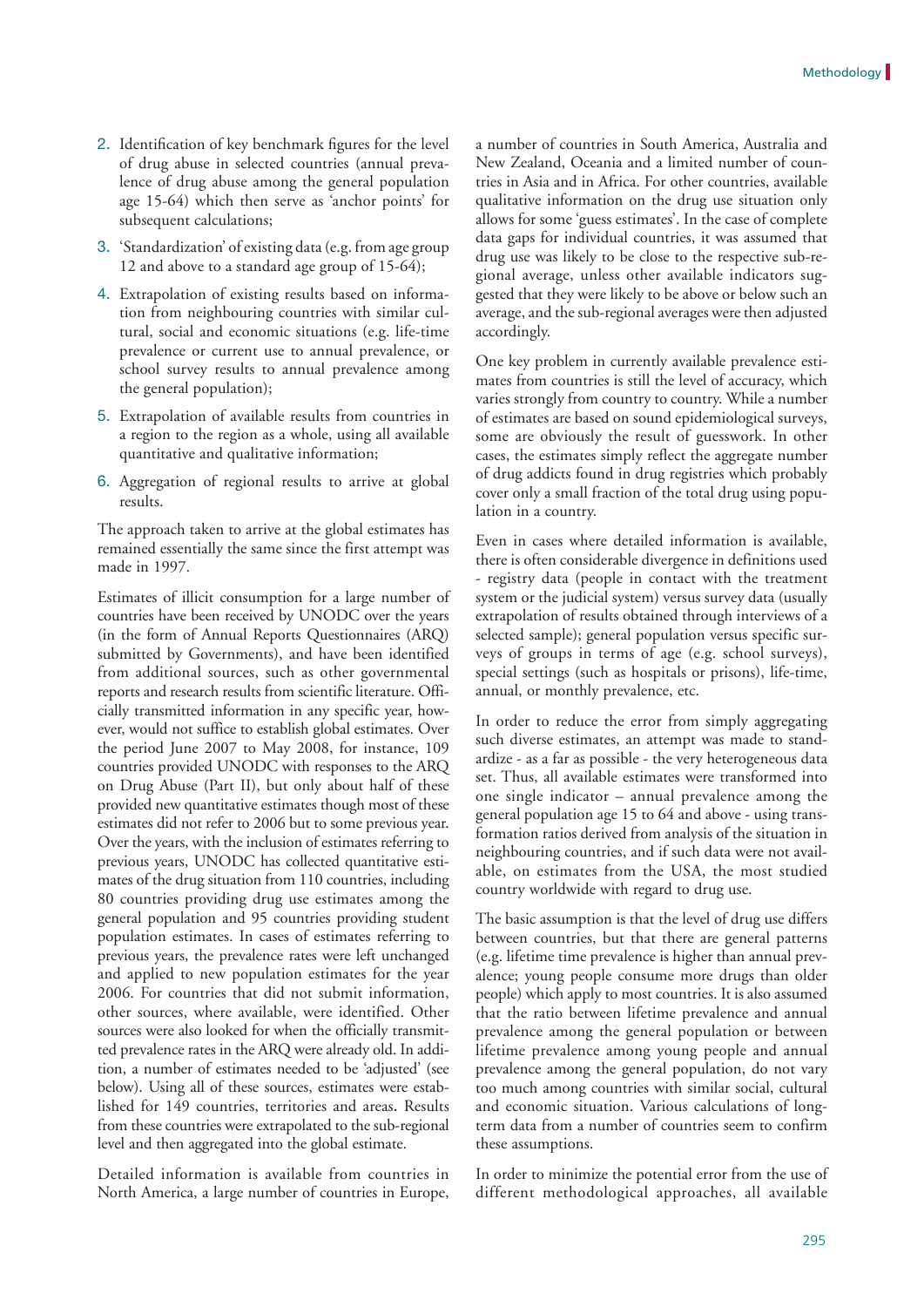estimates for the same country - after transformation were taken into consideration and - unless methodological considerations suggested a clear superiority of one method over another - the mean of the various estimates was calculated and used as UNODC's country estimate.

#### *b. Indicators used*

The most widely used indicator at the global level is the annual prevalence rate: the number of people who have consumed an illicit drug at least once in the last twelve months prior to the survey. As "annual prevalence" is the most commonly used indicator to measure prevalence, it has been adopted by UNODC as the key indicator to measure the extent of drug use. It is also part of the Lisbon Consensus $c$  (20-21 January 2000) on core epidemiological demand indicators (CN.7/2000/CRP.3). The use of "annual prevalence" is a compromise between "lifetime prevalence" data (drug use at least once in a lifetime) and data on current use (drug use at least once over the last month). Lifetime prevalence data are, in general, easier to generate but are not very illustrative. Data on current use are of more value. However, they often require larger samples in order to obtain meaningful results, and are thus more costly to generate, notably if it comes to other drugs than cannabis which is widespread.

The "annual prevalence" rate is usually shown as a percentage of the youth and adult population. The definitions of the age groups vary, however, from country to country. Given a highly skewed distribution of drug use among the different age cohorts in most countries (youth and young adults tend to have substantially higher prevalence rates than older adults or retired persons), differences in the age groups can lead to substantially diverging results. Typical age groups used by UNODC Member States are: 12+; 14+: 15+; 18+; 12-60; 16-59; 18-60; 15-45; 15-75; and increasingly age 15-64. The revised

- The basic indicators to monitor drug abuse, agreed by all participating organizations that formed part of the Lisbon Consensus in 2000, are:
	- Drug consumption among the general population (estimates of prevalence and incidence);
	- Drug consumption among the youth population (estimates of prevalence and incidence);
	- High-risk drug abuse (estimates of the number of injecting drug users and the proportion engaged in high-risk behaviour, estimates of the number of daily drug users);
	- Utilization of services for drug problems (number of individuals seeking help for drug problems);
	- Drug-related morbidity (prevalence of HIV, hepatitis B virus and hepatitis C virus among illicit drug consumers);
	- Drug-related mortality (deaths directly attributable to drug consumption).

 While in the analysis of the drug abuse situation and drug abuse trends all these indicators were considered, when it came to provide a global comparison a choice was made to rely on the one key indicator that is most available and provides an idea of the magnitude for the drug abuse situation: annual prevalence among the population aged 15 to 64.

version of the Annual Reports Questionnaire (ARQ), adopted by Member States, which since 2001/02 has replaced the previous ARQ, stipulates the age group 15-64 as the key population group for which drug use to be measured against. Prevalence data in this report are thus reported for the age group 15-64. In case the age groups reported by Member States did not differ significantly from this age group, they were presented as reported and the age group was explicitly added. In cases where studies were based on significantly different age groups, results were adjusted to the age group of 15-64. (See below).

The methods used for collecting data on illicit activities vary from country to country. This reduces comparability. Possibilities to reduce differences – ex post – arising due to different methodological approaches are limited. UNODC thus welcomes efforts at the regional level to arrive at more comparable data (as is currently the case in Europe under the auspices of EMCDDA and in the Americas under the auspices of CICAD).

In a number of cases, diverging results are also obtained for the same country, applying differing methodological approaches. In such cases, the sources were analysed indepth and priority was given to the methodological approaches that are usually also used in other countries. For example, it is generally accepted that household surveys are reasonably good instruments to estimate cannabis, ATS or cocaine use among the general population. Thus household survey results were usually given priority over other sources of prevalence estimates, such as reported registry data from the police or from treatment providers.

However, when it comes to heroin abuse (or drug injecting), there seems to be a general agreement that annual prevalence data derived from national household surveys tend to grossly under-estimate such abuse because severe heroin addicts often do not live in householdsd They may be homeless, in hospitals or in prisons. Moreover, heroin abuse is highly stigmatized so that the willingness to openly report a heroin abuse problem is limited. However, a number of indirect methods have been developed over the last two decades to provide estimates for this group of problem drug users. They include various multiplier methods (e.g. treatment multipliers, police data multipliers, HIV/AIDS multipliers or mortality multipliers), capture-recapture methods, and multivariate indicators.

Whenever such indirect estimates for problem drug use were available, they were given priority over household survey results. Most of the estimates for problem drug use were obtained from European countries. Unless there was evidence that a significant proportion of prob-

The problem of under-estimation is more widespread for heroin, but it is not excluded for other drugs such as cocaine or methamphetamine.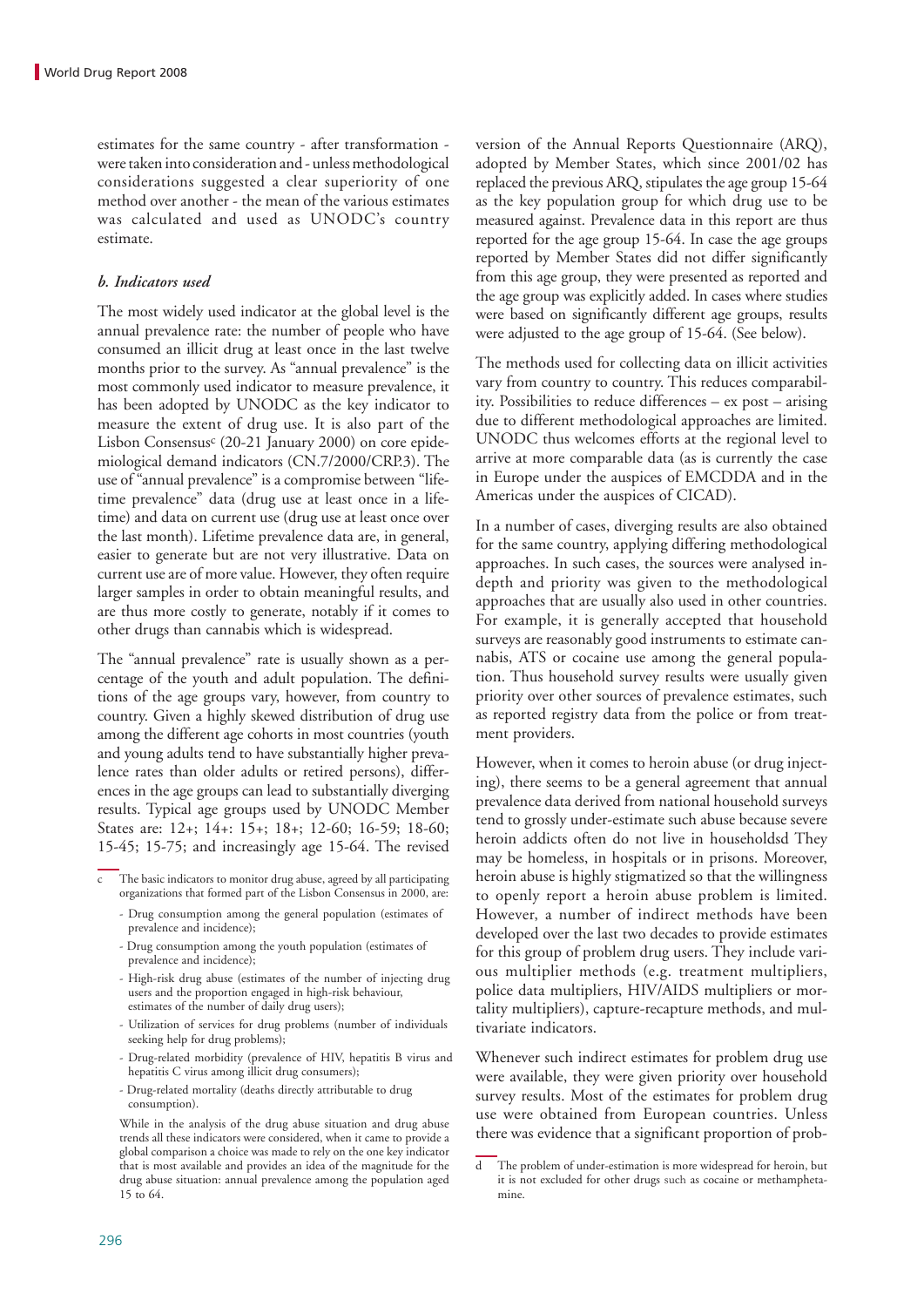lem drug use was related to the use of other drugs, it was assumed that the problem drug use concerned opiates. In the case of some of the Nordic countries, where amphetamine use is known to account for a significant proportion of overall problem drug use, the data of reported problem drug users were corrected by applying the proportion of opiate consumers in treatment in order to arrive at estimates for opiate abuse. This also applied to estimates for Spain, where cocaine has gained a significant proportion among problem drug users.

For other drugs, priority was given to annual prevalence data found by means of household surveys. A number of countries, however, did not report annual prevalence data, but lifetime or current use of drug consumption, or they provided annual prevalence data but for a different age group. In order to arrive at basically comparable results, it was thus necessary to extrapolate from reported current use or lifetime prevalence data to annual prevalence rates and/or to adjust results for differences in age groups.

#### **Indirect methods to measure problem drug use**

*Treatment multiplier:* If a survey among heroin addicts reveals, for instance, that one quarter of them was in treatment in the last year, the multiplication of the registered treatment population with a multiplier of four provides an estimate of the likely total number of problem heroin users in a country.

Police data multiplier: Similarly, if a survey among heroin addicts reveals that one out of five addicts was arrested in the previous year, a multiplication of the persons arrested for heroin possession by the multiplier (five) provides another estimate for the number of heroin users. Establishing various multipliers and applying them to the registered drug using population, provides a range of likely estimates of the heroin abuse population in a country. Either the mid-point of the range, the median or the mean of these estimates can be subsequently used to arrive at a national estimate.

*Capture-recapture* models are another method based on probability considerations, which can be undertaken without additional field researche. If in one register (e.g. arrest register) 5000 persons are found (for possession of heroin) and in a second register (e.g. treatment register) 2000 persons are found (for treatment of heroin abuse), and there are 400 persons who appear in both registries, it can be assumed that 20% (400/2000) of the drug addicts have been arrested, so that the total heroin addict population could be around 25,000 (5000/20%), five times larger than the total number of arrested heroin users.<sup>f</sup> Results can usually be improved if data from more than two registers are analysed (e.g. data from arrest register, treatment register, ambulance register, mortality register, substitution treatment register, HIV register etc). More sophisticated capture-recapture models exist, and are used by some advanced countries, in order to make calculations based on more than two registries. However, in order to arrive at reasonable orders of magnitude of the heroin problem in a particular country it is probably sufficient to calculate the various combinations shown above and subsequently report the mid-point, the median or the mean of the resulting estimates.

Another interesting approach is the use of *multivariate indicators*. For this approach, a number of local/regional studies are conducted, using various multiplier and/or capture-recapture methods. Such local studies are usually far cheaper than comprehensive national studies. They serve as anchor points for the subsequent estimation procedures. The subsequent assumption is that drug abuse at the local level correlates with other data that are readily available. For instance, heroin arrest data, heroin treatment data, IDU related HIV data, etc. are likely to be higher in communities where heroin abuse is high and lower in communities where heroin abuse is low. In addition, heroin abuse may correlate with some readily available social indicators (higher levels in deprived areas than in affluent areas; higher levels in urban than in rural areas etc). Taking all of this additional information into account, results from the local studies are then extrapolated to the national level.

The advantage of this method is that no additional field research is necessary. There are, however, problems as the two ' sampling processes' for the registries in practice are not independent from each other so that some of the underlying assumptions of the model may be violated (e.g. the ratio could be higher as some of the people arrested are likely to be transferred to a treatment facility; thus the ratio does not correspond any longer to the true proportion of people arrested among the addicts population, and may lead to an underestimation of the total heroin addict population).

Such methods were originally developed to estimate the size of animal population. If, for instance, 200 fish are caught (' capture'), marked, and released back into the lake, and then the next day 100 fish are caught, of which 10 were already marked ('re-captured'), probability considerations suggest that the number of fish captured the first day were a 10% sample of the total population. Thus the total population of the lake can be estimated at around 2000 fish.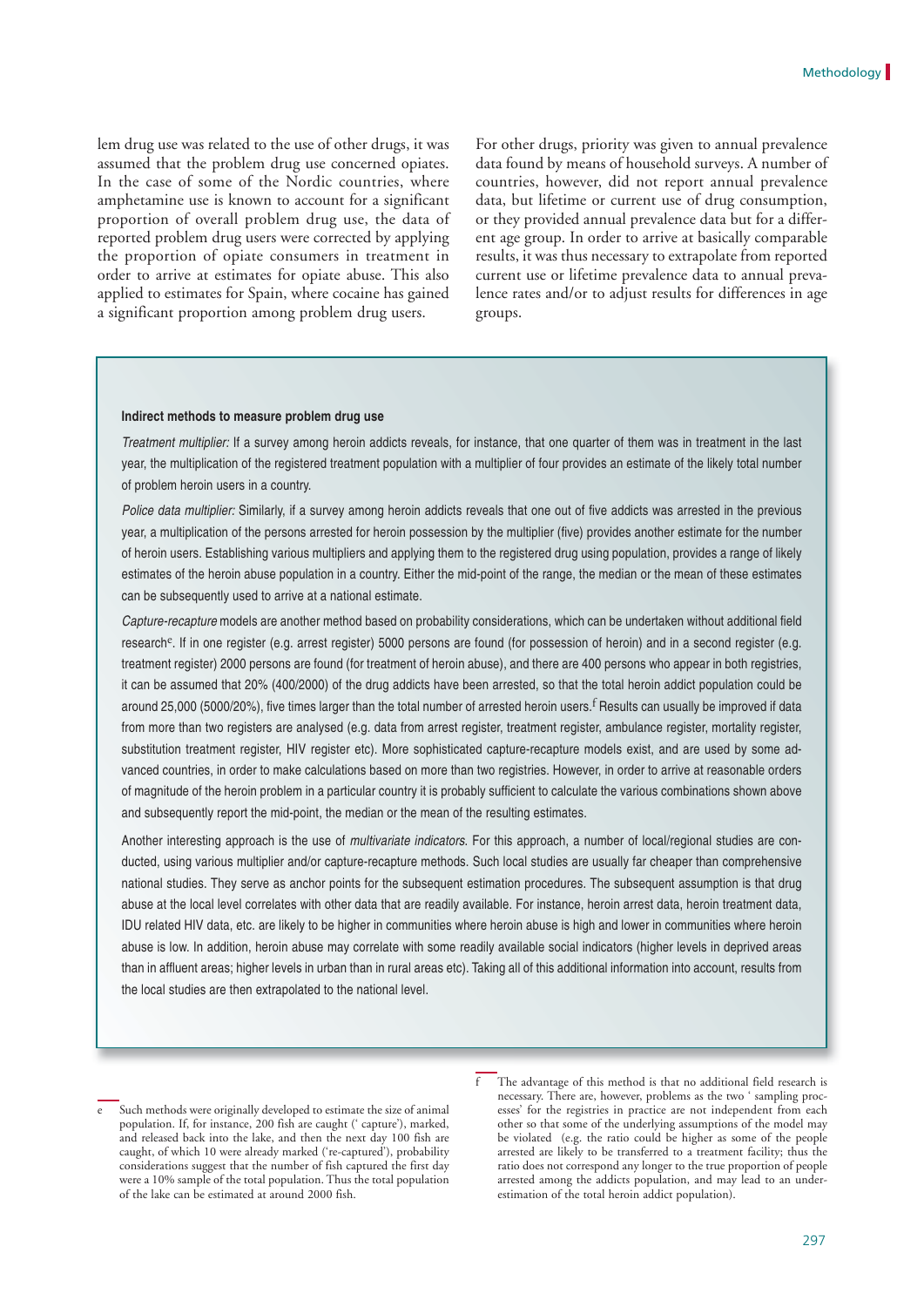#### *c. Extrapolation methods used*

The methods used for these adjustments and extrapolations are best explained by providing a number of concrete examples:

#### *Adjustment for differences in the age groups:*

New Zealand, for instance, carried out a household survey in 2006, covering the population age 15-45. According to this survey, annual prevalence of ecstasy use was found to affect 3.4% of the population 15-45, equivalent to about 56,000 people. Given the strong association between ecstasy use and younger age groups it can be assumed that there is little ecstasy use in the 45+ age group. Thus, dividing the ecstasy using population established above by the age group 15-64 (2,764 million) gives an estimated prevalence rate of 2.2%.

The situation is slightly more complex when it comes to cannabis. New Zealand reported a cannabis prevalence rate of 17.9% among the population age 15-45. This estimate can be seen as the 'ceiling' for an estimate for the population age 15-64. Such an estimate would imply that persons in the age group 45-65 consume as much cannabis as those in the age group 15-45. Assuming that cannabis use ceases to exist above the age of 45, would result in an estimate of 11.9% for the population age 15-64. This is the 'floor' estimate. Both assumptions are not very realistic when it comes to cannabis. Reality should be somewhere in between the 'floor' estimate and the 'ceiling' estimate. Such an estimate has been derived from an extrapolation from the age structure of cannabis users found in Australia, which was then applied to existing data for New Zealand. Based on the assumption that the age structure of cannabis users in New Zealand is similar to the one found in Australia the likely annual prevalence rate of cannabis use in New Zealand for the population age 15-64 can be estimated at around 13.3%. Similar considerations were also used for the age-group adjustments of data from other countries.

Similar considerations were also used for the age-group adjustment of data from other countries. A number of countries reported prevalence rates for the age groups 15+ or 18+. In these cases it was generally assumed that there was no significant drug use above the age of 65. The number of drug users based on the population age 15+ (or age 18+) was thus simply shown as a proportion of the population age 15-64.

#### *Extrapolation of results from lifetime prevalence to annual prevalence*

Some countries have conducted surveys in recent years, but did not ask the question whether drug consumption took place over the last year. In such cases, results can be still extrapolated to arrive at annual prevalence estimates and reasonably good estimates can be expected. Taking data for life-time and annual prevalence of cocaine use

in countries of Western Europe, for instance, it can be shown that there is a rather strong positive correlation between the two measures (correlation coefficient  $R =$ 0.94); i.e. the higher the life-time prevalence, the higher is, in general, annual prevalence and *vice versa*. Based on the resulting regression curve (y =  $0.3736 * x - 0.0455$ ) with  $y =$  annual prevalence and  $x =$  life-time prevalence) it can be estimated that a West European country with a life-time prevalence of 2% is likely to have an annual prevalence of around 0.7% (also see figure).

#### Almost the same result is obtained by calculating the **Annual and lifetime prevalence rates of cocaine use in Western Europe**



Sources: UNODC, Annual Reports Questionnaire Data / EMCDDA, Annual Report.

ratio of the unweighted annual prevalence rates of the West European countries and the unweighted life-time prevalence rate  $(0.93/2.61 = 0.356)$  and multiplying this ratio with the life-time prevalence of the country concerned  $(2\% * 0.356 = 0.7\%)$ .

A similar approach used was to calculate the overall ratio by averaging the annual/life-time ratios, calculated for each country<sup>g</sup>. Multiplying the resulting average ratio (0.387) with the lifetime prevalence of the country concerned provides the estimate for the annual prevalence  $(0.387 * 2\% = 0.8\%).$  This approach also enables the calculation of a confidence interval for the estimate. With a 95% probability the likely annual prevalence estimate for the country concerned falls within a range of 0.6% to 1%h. Given this close relationship between

g For each country the ratio between annual prevalence and lifetime prevalence is calculated. The results are than averaged: In our example: (0.64 + 0.32 + 0.43 + 0.14 + 0.32 + 0.38 + 0.35 + 0.32 + 0.75  $+ 0.31 + 0.32 + 0.33 + 0.46 + 0.34$  : 14 = 0.387

h The calculation of the confidence interval can be done as follows:

 <sup>1).</sup>Determination of alpha (usually 0.05);

 <sup>2).</sup>Determination of the number of observations (14 in this case)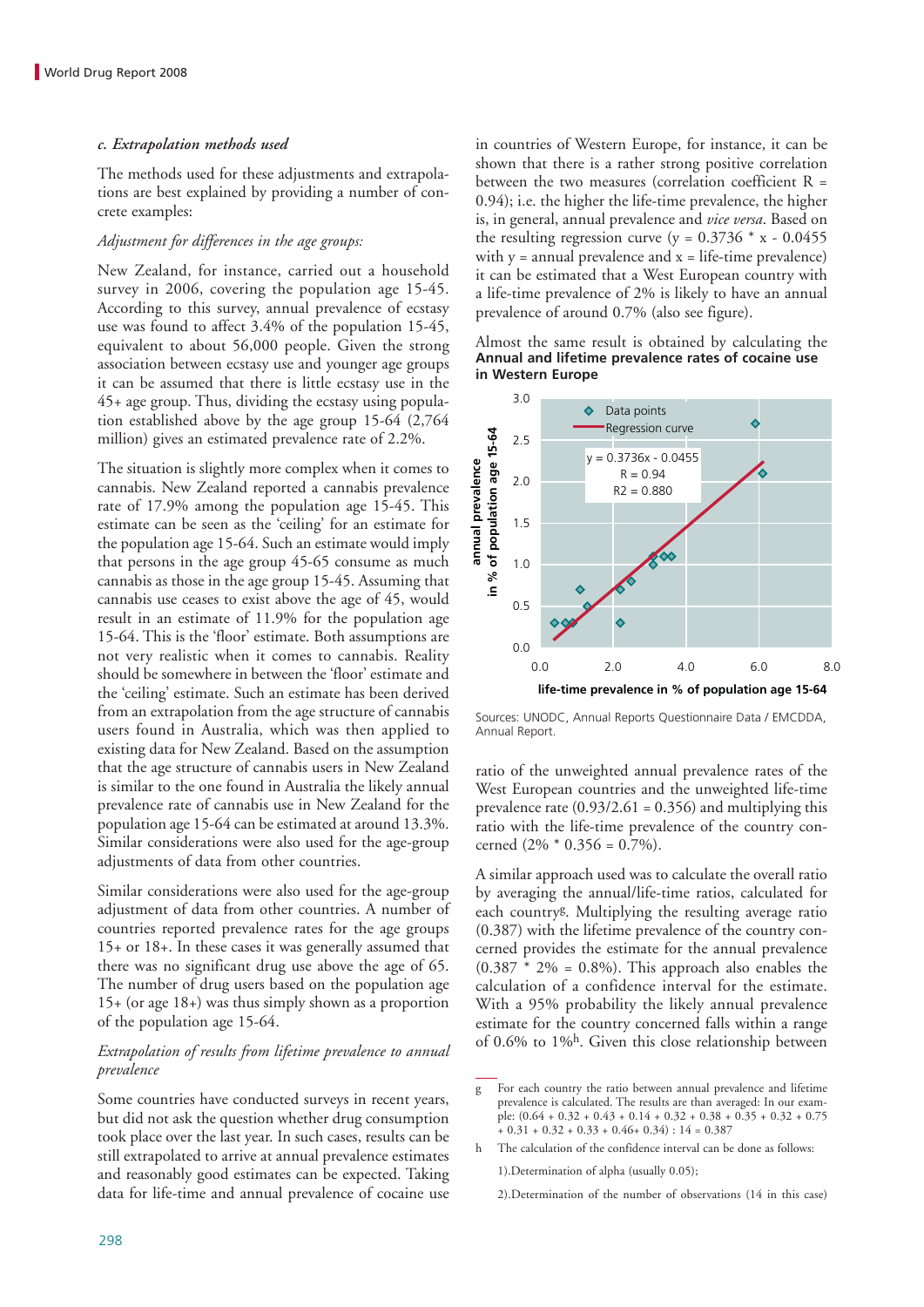life-time and annual prevalence (and an even stronger correlation between annual prevalence and monthly prevalence), extrapolations from life-time or current use data to annual prevalence data was usually given preference to other kinds of possible extrapolations.

But, good estimation results (showing only a small potential error) can only be expected from extrapolations done for a country located within the same region. If instead of using the West European average (0.387), the ratio found in the USA was used (0.17), the estimate for a country with a lifetime prevalence of cocaine use of 2% would decline to 0.3% (2% \* 0.17). Such an estimate is likely to be correct for a country with a drug history similar to the United States. The USA has had a cocaine problem for more than two decades and is thus confronted with very high lifetime prevalence rates while it made considerable progress in reducing cocaine consumption as compared to the mid 1980s. All of this leads to a small proportion of annual prevalence to lifetime prevalence. In Western Europe, by contrast, the cocaine problem is a phenomenon of the last decade and still growing.

Against this background, data from countries in the same region were used, wherever possible, for extrapolation purposes. Thus, data from Central and Eastern Europe were used to extrapolate results for other countries in the region which did not collect annual prevalence rates. Most of these countries had very low drug abuse levels during the cold war, which, however, grew rapidly in the 1990s.

#### *Extrapolations based on treatment data*

For a number of developing countries, the only drug related data available on the demand side was treatment demand. In such cases, the approach taken was to look for other countries in the region with a similar socioeconomic structure, which reported annual prevalence data and treatment data. As a next step, the ratio of people treated per 1000 drug users was calculated for each country. The results from different countries were

then averaged and the resulting ratio was used to extrapolate the likely number of drug users from the number of people in treatment.

#### *Extrapolations based on school surveys*

Analysis of countries which have conducted both school surveys and national household surveys shows that there is, in general, a positive correlation between the two variables, particularly for cannabis, ATS and cocaine. The correlation, however, is weaker than that of lifetime and annual prevalence or current use and annual prevalence among the general population but stronger than the correlation between opiate use and IDU-related HIV cases and, stronger than the link between treatment and drug use.

#### *Extrapolation to regional and global level*

The next step, after having filled, as far as possible, the data gaps, was to calculate the average prevalence for each sub-region. For this purpose the reported/estimated prevalence rates of countries were applied to the population aged 15-64, as provided by the United Nations Population Division for the year 2005. For the remaining countries, for which no estimate could be made, the average prevalence rate of the respective sub-region was applied, unless some additional information suggested that the sub-regional average would be too high or too low for the countries concerned. All of these 'adjustments', based on qualitative information, affected the overall estimate only slightly.

Following the detailed calculation of all of the sub-regional estimates, the individual sub-regional estimates ('number of drug users') were aggregated to form a regional estimate, and the regional estimates were then aggregated to arrive at the global estimates.

#### *d. Concluding remarks*

It goes without saying that each method of extrapolating results from other countries is not without problems and despite of efforts made, results of these estimations for individual countries must be still interpreted with caution. However, this should not influence the overall results as some under-estimates are, most probably, offset by over-estimates, and *vice-versa,* and every attempt has been made to avoid any systematic bias in the estimation process. Moreover, in order to reduce the risk of any systematic bias, estimations were based, as far as possible, on the data from neighbouring countries in the region.

It is, however, recognized that the currently provided estimations can change considerably once survey data becomes available. UNODC's methodology to arrive at global estimates by extrapolating results from a sample of countries (for which data is available) to a sub-region,

and 3. Calculation of the standard deviation (0.1502 in this example). This allows to calculate the standard error (standard deviation : (square root of n), i.e.  $(0.1502 : (square root of 14)) = 0.040)$ ). The z value for alpha equalling 0.05 is 1.96. Multiplying the standard error with the z-value  $(0.040*1.96)$  would give the confidence interval  $(+/-)$ 0.078). But, given the low number of observations (where  $n < 30$ ), the use of t-statistics is indicated instead. In this case, the standard error must be multiplied with the appropriate t-value (2.145 for n-1 degrees of freedom (14-1) and alpha equalling 0.05 for two-sided t-statistics as can be found in t-value statistics). The result is a confidence interval of  $+/- 0.0858$  (=0.040  $* 2.145$ ). Several spreadsheet programs provide such statistics automatically. In Excel, for instance, the 'descriptive statistics' in tool menu under 'data analysis' calculates the confidence interval automatically and uses the t-statistics, wherever appropriate. Applying the  $+/-0.086$  confidence interval to the average ratio calculated above to the mean ratio of 0.387 gives a range of ratios of 0.301 to 0.473. Using the two ratios one arrives at a minimum estimate of the annual prevalence rate of 0.6% (2% \* 0.301) and a maximum estimate of the annual prevalence rate of 0.95% (2% \* 0.473).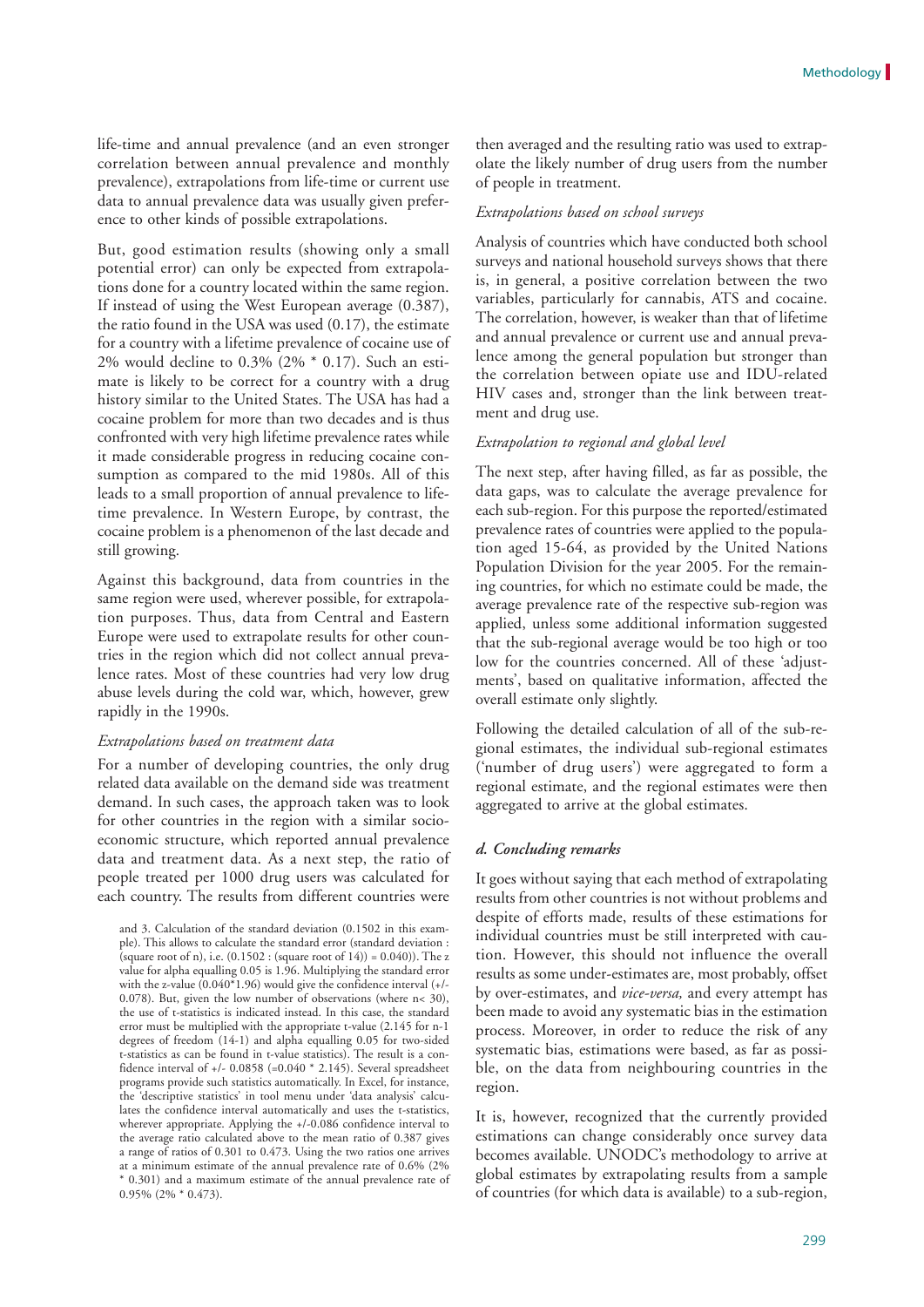

#### **Number of countries & territories reporting drug use trends to UNODC**

Sources: UNODC, Annual Reports Questionnaire Data ; UNODC Field Office, UNODC, 'Data for Africa project', UNODC, DAINAP, UNODC, GAP, EMCDDA, CICAD, HONLEA reports.

also means that methodological changes can have a significant impact on the final estimates. In many cases though, actual survey data received from Member States turned out to be rather close to UNODC's estimates.

The global estimates presented in this report must, nonetheless, be treated with caution. They provide likely orders of magnitude, as opposed to precise statistics on the prevalence and evolution of global drug abuse. Further changes can be still expected as countries provide more robust estimates based on rigorous scientific methods. Nonetheless, in the absence of global studies on drug abuse, the estimations and the estimation procedures provided in this report guarantee the best picture that is currently obtainable.

#### **Trends in drug use**

#### *a. Overview*

Ideally, global trends in drug use should be monitored by comparing estimates of drug use in one year with those found in a subsequent year. In practice, however, this approach does not always work as some changes in the global estimates are always due to methodological improvements and not due to underlying changes in drug use. Moreover, general population surveys are very expensive to conduct and only a few countries have an ongoing monitoring system based on these instruments.

Many countries collect, however, routine data such as the number of persons arrested for drug abuse, urine testing of arrestees, number of persons undergoing drug treatment, drug hotlines, drug related emergency department visits, drug related interventions by ambulances, or they monitor drug use based on school surveys. In addition, drug experts dealing on a regular basis with

300

drug issues – even without having precise data at hand – often have a good feeling about whether use of certain drugs is increasing, stabilizing or declining in their constituency.

This knowledge base is regularly tapped by UNODC. Member States usually pass the Annual Reports Questionnaire to drug experts in their country (often in the ministry of health) who provide UNODC with their perception, on a five-point scale, of whether there has been a 'large increase', ' some increase', ' no great change', some decrease' or a 'large decrease' in the use of the various drugs over the past year. The perceptions may be influenced by a number of factors and partial information, including police reports on seizures and arrests, reports from drug treatment centres, reports from social workers, press reports, personal impressions, etc. Any of these influencing factors could contain a reporting bias which has the potential to skew the data towards a misleading increase or decrease. Prioritization of the drug issue is another factor which influences reporting. It can probably be assumed that the countries which reply regularly to the ARQ are those which take the drug problem more seriously. In a number of cases this is a consequence of rising levels of drug use and thus increased public awareness of the problem. All of this suggests that the sample of countries replying to the ARQs may be slightly biased towards countries faced with a deteriorating drug problem. Results based on trend data must thus be treated with caution and should not be over-interpreted.

Despite these caveats, trend data provide interesting insights into the growth patterns of individual drugs as well as into regional and global growth patterns. They represent the most comprehensive data set of expert opinion available on the development of the drug abuse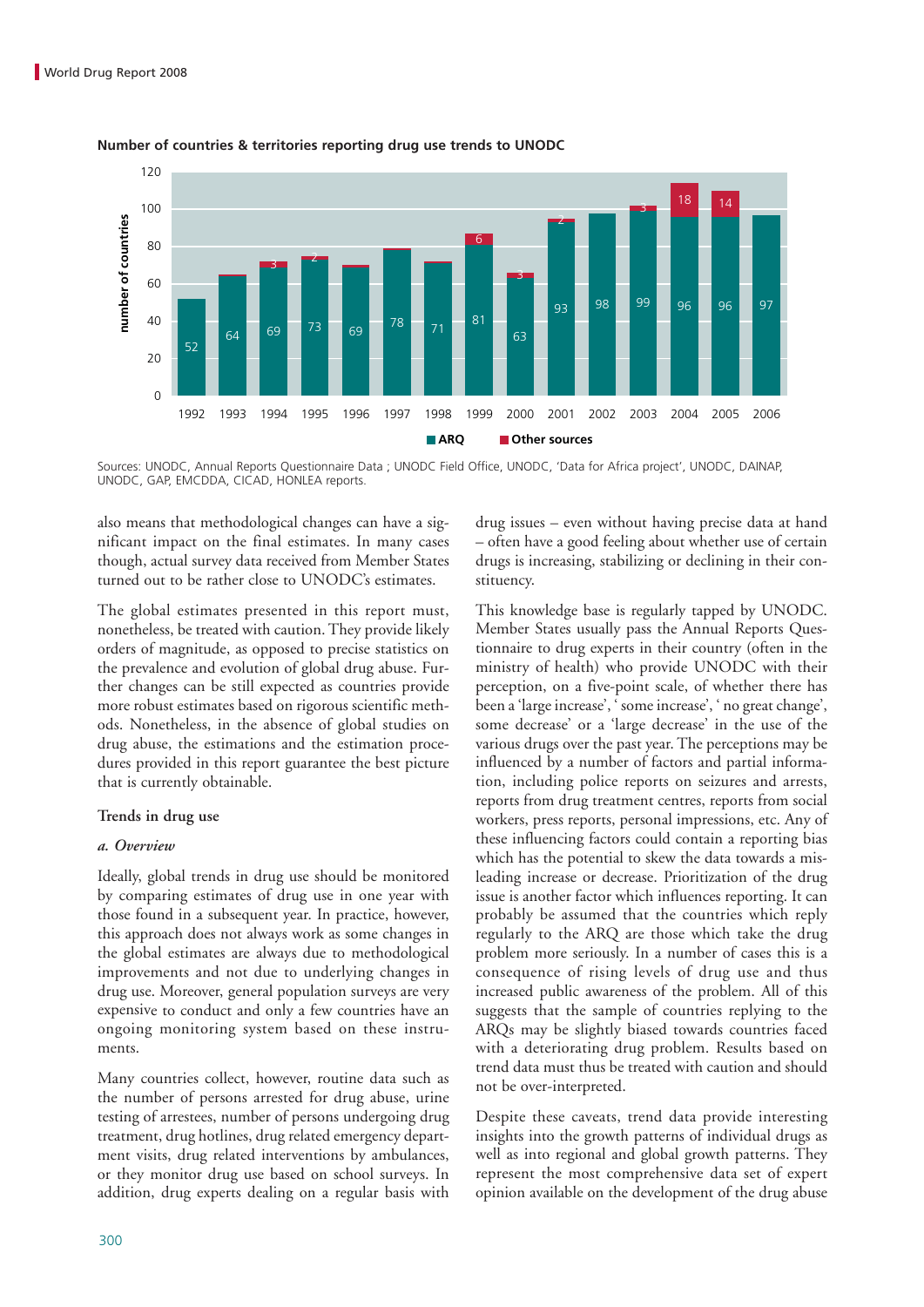

#### **Regional distribution of reports received on drug use trends for the years 2002-2006**

Source: UNODC, Annual Reports Questionnaire Data.

**Number of countries**

Number of countries

problem at the global level, provided in a consistent manner over more than a decade.

Replies to the Annual Report Questionnaire (ARQ) on trends in drug use are far more comprehensive than on estimating the number of drug users. The analysis on drug use trends for the year 2006 was based on the replies of 97 countries and areas, about the same number as a year earlier, up from 52 countries and areas in 1992. In recent years, in addition, information was gathered from other sources (Government reports, UNODC Field Offices, UNODC's Data for Africa Project, UNODC's Drug Abuse Information Network for Asia and the Pacific (DAINAP), EMCDDA, CICAD, HONLEA reports and local studies). For the year 2006, however, there was (i) a strong overlap of information received directly from countries in reply to the ARQ and information available through other sources and/or (ii) the information from other sources referred to trends observed in 2005, and/or (iii) information from other sources showed conflicting results for missing countries. The decision was thus taken to base the trend analysis for the year 2006 primarily on the officially received ARQs. The distribution of countries reporting in 2006 was roughly the same as in previous years and provides a reasonably good coverage across all regions.

#### b. Aggregating trend data

Various methods have been developed and have been used in this report for the trend aggregation. The 'traditional' method consists of simply counting the number of countries reporting increasing, stable and declining levels of drug abuse. Changes in the net results, i.e. number of respondents reporting increases less those reporting declines, have proven to be a good and useful indicator for showing overall changes in the trend. This is in line with business cycle trend analysis where enterprises are asked on a routine basis about their perceptions of whether production is expected to increase, remain stable, or fall over the new few months, and where the net results (number of increasing trends less number of falling trends) are recorded and presented in order to identify changes in trends. For the purpose of calculating this indicator, the categories 'strong increase' and 'some increase' are aggregated into a new category 'INCREASE'. Similarly, the categories 'strong decline' and 'some decline' are aggregated into a new category 'DECLINE'. 'INCREASE' less 'DECLINE' gives the 'net change'.

The advantage of this method for describing drug trends at the global level is that a large number of actors, independent of each other, express their views on the trends in their countries. Though some experts may well report wrong trend data, it is unlikely that mistakes all go in the same direction. The disadvantage of this approach is that it gives equal weight to the reports of small and big countries, which can be potentially misleading if global trends are to be identified.

#### *Drug Use Trends as perceived by experts*

Another analytical tool, referred to in this report as *Drug Use Trends as perceived by experts,* has been designed by UNODC to allow for a different presentation of regional and global trends in drug use, reported by Member States to UNODC. The *Drug Use Trend as perceived by experts* builds on previous work of UNODC which resulted in the concept of a *Weighted Analysis on Drug Abuse Trends (WADAT)* in 2004.

The trend is constructed as follows: each degree of trend estimation is given a numerical value ranging from –2 to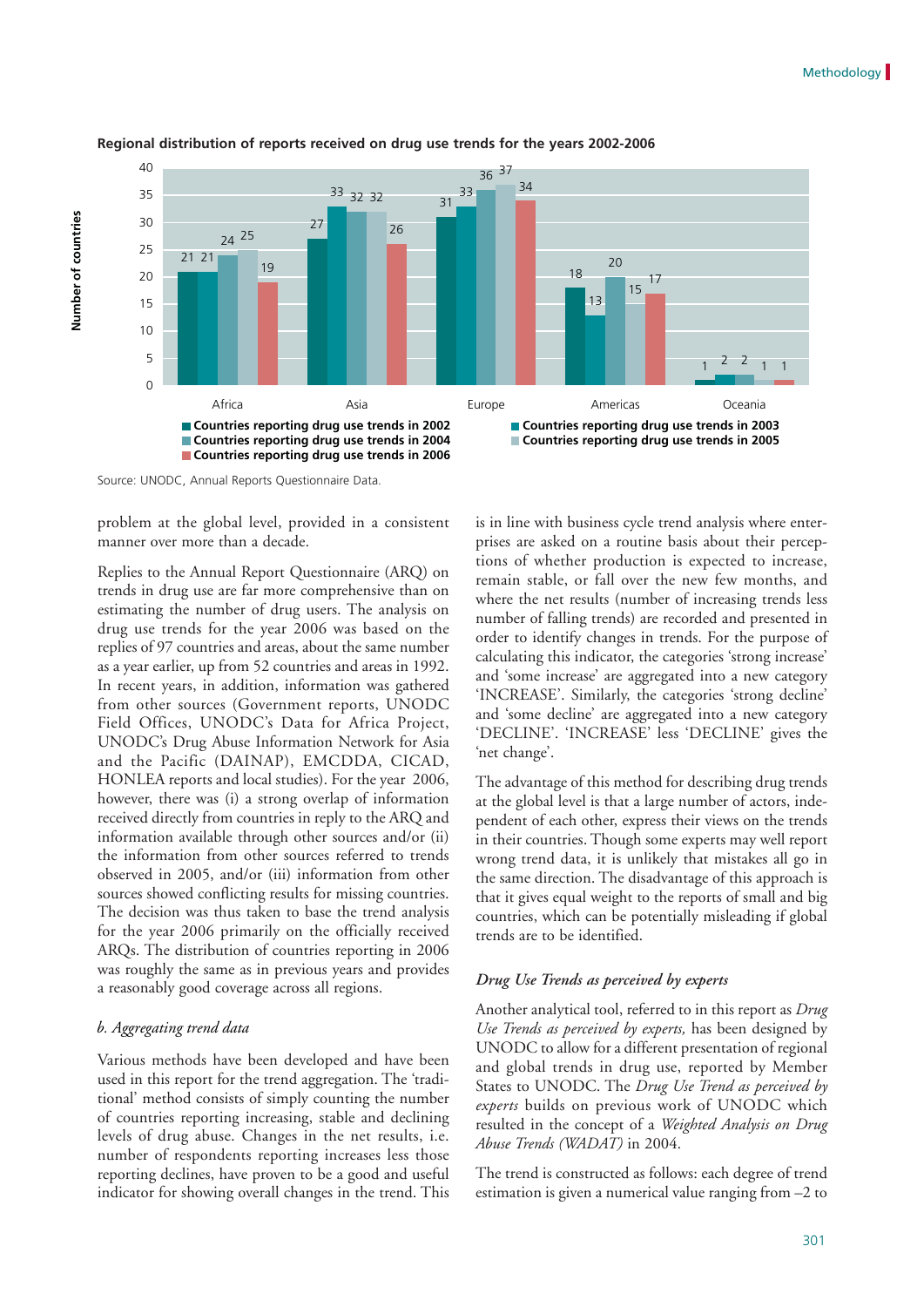

**Cocaine use trends\* as perceived by experts: 1992-2005**

Sources: UNODC, Annual Reports Questionnaire Data, UNODC Field Offices, UNODC's Drug Abuse Information Network for Asia and the Pacific (DAINAP), UNODC, Global Assessment Programme on Drug Abuse (GAP), Govt. reports, EMCDDA, CICAD, HONLEA reports and local studies

+2 (–2 representing a 'large decrease'; –1, 'some decrease'; 0, 'no great change'; +1, 'some increase'; and +2, 'a large increase'). Estimates for each drug type are then multiplied by the proportion of the drug using population of the country in relation to the drug using population at the global level. The national estimates are subsequently added to represent a global trend estimate for each drug type. The results are shown as a cumulative trend curve.i

In the 2004 *World Drug Report*, the trends provided by Member States had been weighted by the size of a country's population, in line with the original *WADAT* concept. Using the population as the weighting instrument shows, in general, reasonable results at the regional level when drug prevalence rates do not differ drastically among countries. It creates, however, a serious problem once an attempt is made to apply the concept to the global level, notably for drugs which have distinct regional distribution patterns. For instance, cocaine use is concentrated in the Americas and in Western Europe while consumption levels in Asia are still minimal. If a highly populated country in Asia, like India, reports a rise in cocaine use, this rise is typically from very low levels. It must not be ignored, but it has, for the time being, not much impact on global cocaine consumption. Weighting the trend data with population data would, however, raise the global trend for cocaine consumption sharply. Such results could be potentially misleading.

Thus, as an alternative solution was sought to overcome

this problems. The option chosen was to use for cocaine, for instance, UNODC's estimates on the number of cocaine users per country as the weighting factor. For countries, for which no prevalence estimates exist, the average prevalence rate of the respective sub-region is taken as a proxy for the unknown actual prevalence rate. Based on this approach, prevalence estimates become available for all countries of the world. Of course, for some countries the 'weight' given to their trend data may be slightly too small and for others slightly too big, but the potential error resulting from this procedure is less than the potential error from weighting the trend with the general population.

The graph above shows the results for cocaine, starting with 1992 as a baseline (=100). The graph shows an upward trend over the 1992-2003 period, followed by a stabilization over the 2003-2006 period. This suggests that after an increase over the 1992-2003 period cocaine use, at the global level, has stabilized in recent years. The fact that the trend line is now at 103.3, and thus above 100, indicates that there was a net-increase in cocaine consumption over the 1992-2006 period. But, how important was the increase? If all countries had reported a 'strong' increase every year from 1992 to 2006, the composite perception trend would have reached a level of 128 (2 points per year); if all countries had reported 'some increase' every year, the trend would be now at 114 (1 point per year); if countries had considered the trend to have been stable, the line would have remained stable at 100. If countries had reported every year 'some decline', the trend would be at 86, and in case of a 'strong decline' at 72

One advantage of this tool is that it takes the trends reported by Member States and the size of their drug using population into account. In other words, the trend

If country X, which has 2% of the world cocaine population, reports a 'strong increase' in cocaine use, the calculation is as follows:  $2 * 0.02 = 0.04$ . If country Y, which has 3% of the world population reports 'some decline', the calculation is:  $-1*0.03 = -0.03$ . The values of all other countries are then calculated the same way and aggregated. For 2005, the net result for cocaine was -0.19. This number is then added to last year's number:  $103.41 + (-0.19) = 103.22$ .